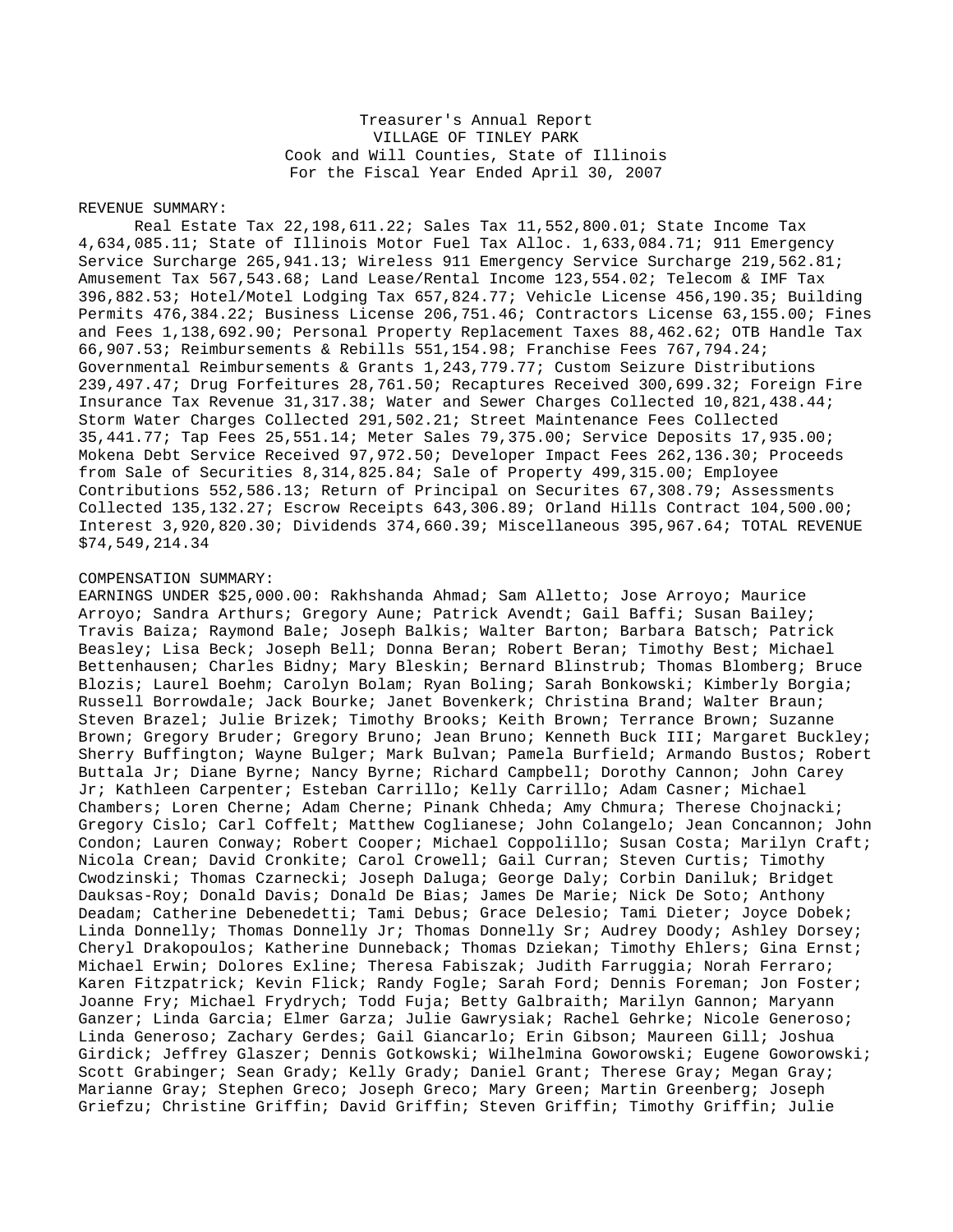Grove; Patricia Gruenberg; Mark Gryczka; Bryan Gudyka; Gina Guldan; Brian Habinka; Kenneth Hamill; Jeffery Hamilton; Andrew Hamilton; Gregory Hannon; Jean Hansen; Donald Harper; Roger Harris; Matthew Heffernan; Clynton Heikes; Tamberly Henning; Susan Hoefferle; Theresa Holford; Randall Hollenbeck; Anyaetta Hoopes; Mary Houlihan; Michael Hughes; Beth Hughes; Randal Huizenga; Anmarie Humenik; Eman Jaber; Georg Jaeger; William James; Keith Jarosz; Denise Jawor; Maria Jeffries; Sharon Jenczmionka; Daria Jenczmionka; Michael Jenczmionka; Mary Jogmen; Andrea Johnson; Brian Johnson; Stephanie Jones; Carol Jordan; Thomas Jordan; John Kaale; Nicholas Kaczor; Julie Kanjo; Kenneth T. Karczewski; Sharon Kauffmann; Michael Kelch; John Kelley; James Kennedy IV; Martin Kern; Alison Kiedaisch; Rosemarie Kielbase; Kathleen Kilgore; Brian King; Gregory King; Carol Klaus; Jennifer Knight; Claudia Kolb; Ann Kot; Michael Kowski; Allison Kubicki; Karen Kubik; Stacy Kundinger; MichaelI Kushner; Kathleen Lakeberg; Deborah Larsen; James Leikel; Bruno Leleika; Michael Lenihan; Michael Leonard; Patricia Lewis; Jennifer Lilly; Julie Lindeman; Amy Liput; Keith Liput; Michael Lisek; Russell Litko; Huili Liu; George Long; Joseph Lucas; Amy Lukich; Jeffrey Lynch; Diane Lynch; Mark Magalski; Brian Maher; Dennis Mahoney; Denise Maiolo; Beverly Malchow; Edward Malone; Jill Mampreian; Colette Mancini; Peter Marianovich; Rose Masino; Frank Maslanka; Michael Mathews; Anthony J. Mazziotta; Anthony P. Mazziotta; Kathryn Mc Cabe; Daniel Mc Dermott; Michael Mc Dermott; Daniel Mc Donnell; Courtney Mc Ginnis; Katherine Mc Ginnis; Timothy Mc Gurty; Donald Mc Kay; Debra Mc Dowell; Robert Medema; Alfonso Mejia; Jonathan Mendelke; Scott Merritt; William Midgett; Michael Milazzo; Brian Millerick; William Mix; Karolina Mocarska; Matthew Mohan; Lorie Moller; Daniel Moore; Megan Murphy; William Murray; Nancy Nanfeldt; Marilyn Nelson; Patricia Nelson; Bryan Nemeth; Stacy Nietfeldt; Daniel Noonan; Eric Noonan; Gwen Norvilas; Chester Nowak; Barbara Nowak; John Obert-Hong; Kelsey O'Connell; Michele O'Connor; Caitlin O'Connor; Joseph O'Dette; Brett Oftedhal; Timothy Olson; Thomas D. O'Sullivan; James Owczarski; Brita Pagels; Susan Pall; Richard Palmer Jr; Kevin Palys; Karen Palys; Ellen Parisi; Katherine Parker; Lisa Patterson; Stanley Pedziwiatr; Eric Peters; Eric Petravich; Geoffrey Pignatiello; Lauren Polusky; Pamela Potempa; Jordan Poulos; Renee Poynter; Jerry Primozic; Cynthia Proffitt; William Proper; Silby Pulikkan; Maryann Pyrzynski; Scott Rabideau; Todd Rabideau; Lauren Rady; Anita Rago; Mark Rago; Matthew Randall; Cindy Rauch; Patrick Rea; Eileen Regan; Ellie Renz; Casey Renz; Paul Reyes; Robert Reynolds Ii; Bradley Richards; Shawn Richards; William F. Richey; William J. Richey; Annette Rickerson; Lawrence Rizzo; Timothy Robison; Judith Rock; Laura Rogers; Norman Roney; Andrew Rothermel; Charles Russ; James Rygula; Donald Sachnoff; Christopher Schabert; Michael Schabert; Alan Schellhorn; Ellen Schnase; Denise Scholz; David Seaman; Thomas Seerup; David Seleb; Sarah Shank; Joan Sheppard; Christopher Shworles; Amy Skorniak; Grzegorz Skwara; Jason Slager; Donna Smilgius; Cheryl Smith; Joseph Smulevitz; Barbara Spencer; Bunnie Stein; Jilyan Stewart; Mary Stoecker; Victor Storino; John Strombeck; Erica Strombeck; Lenore Sullivan; Amy Sun; Bonnie Swaim; Todd Swartzenruber; Jacqueline Switalski; Gwendolyn Tam; James Tamburo; Nicholas Tantillo; Emily Tapia; Tyler Teaney; Joseph Tieri; Thomas Tonra Jr.; Dorothy Trennert; Ryan Truesdale; John Tucker; Mary Tueth; Paul Tuuk; Kelly Twomey; Anita Tyson; Barbara Vaccaro; Lauren Vaccaro; Steven Vaccaro Jr.; Jessica Valek; Diane Valek; Lisa Valley; Alison Valois; Nathan Vandenbosch; Michele Vandervliet; Stephen Vick; Patrick Wade; Molly Wade; Susan Wagner; Harvey Walden III; Jane Wanda; Denise Wargowsky; Nancy Watt; Zachary Webber; Timothy Weiss; Mark Weissmann; David Wetherald; Christina Wetzel; Richard Wheeler; Frank White; Leonard Wiencek; Lisa Wilamowski; Michael Wittman; Scott Wood; James Wooten; Judith Wyman; Tim Young; Michael Young; Floyd Younker; Richard Zabel; Laura Zalewski; Sharon Zavala; Bryan Zavala; Robin Zelinski; Larry Zielinski; Rebekan Zoeterman;

EARNINGS FROM \$25,000.00 TO \$49,999.99: Joy Anhalt; Gail Barthel; Amelia Bayer; Sharon Beauchamp; Jerry Behrens; Karen Beran; Robert Bettenhausen; James Black; Nicholas Bohlsen; Ava Brescia; Gail Brodie; Ronald Bruning; Susan Busz; Kathleen Cahill; Elizabeth Calomino; Patrick Carr; Bruce Cizek; Mark Cotrano; Adam Culbertson; Samuel Cummins; Kathleen Cunningham; Henry Daviau; Susan Dienes; Nancy Donahue; Bryan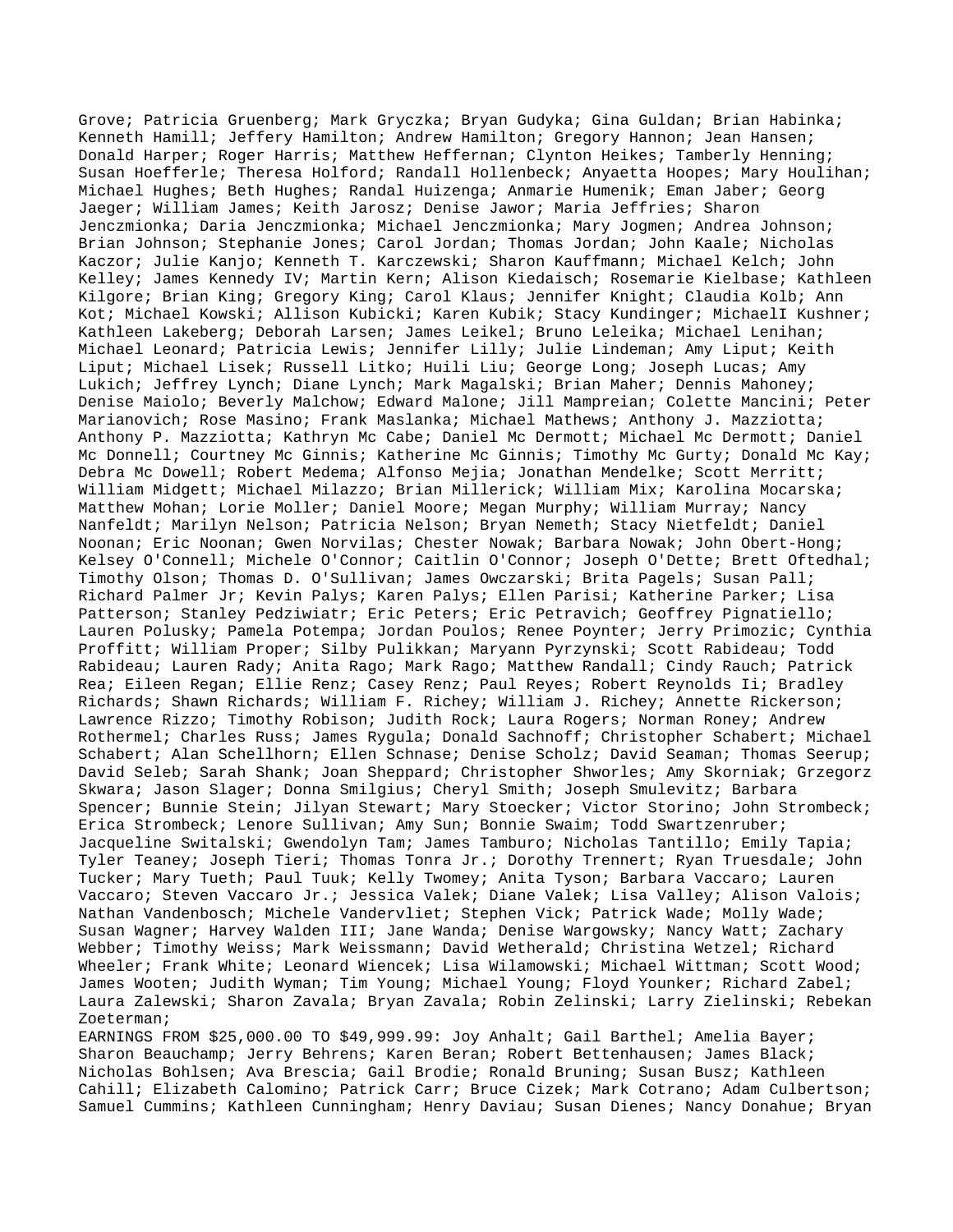Duesing; John Erskine; Douglas Erwin; Beth Faulkner; Martin Figliulo; Joseph Fitzpatrick; Claudette Flowers; Donna M. Framke; Jeffrey French; Leticia Frydrych; Gerry Gabriel; David Galati; James Gaskill; Kenneth Gates; April Geigner; Frank German; Michael Gilgenberg; Jeffery Grigoletti; Arlene Hayes; Lynn Heed; Frances Heinemann; Nancy Hoag; Nancy Hofman; James Janda; Mary Jungles; Anthony Kaim; Stephen Klotz; Joanne Konrath; Roxanne Konrath; Michael Kopycinski; Victoria Lamm; Morris Laphen; Robin Lauren; Elizabeth Liput; Steve Lorendo; Jennifer Lowe; Wilbert Mager; Dennis Maleski; Daniel Mazziotta; Mary Mc Cahill; Laura Mc Farland; Charles Messina; Lynn Mondry; Meryle Motz; Dina Navas; Timothy O'Hagan; Diane Panfil; Terri Pignatiello; Daniel Reda; Maryanne Reid; George Rock; Kenneth Roemer; Andrew Scholz; Karen Schutt; Victoria Sedorook; Annette Shervino; Lenny Siebrandt; Michael Simpson; Thomas Slepski; Robert Slikas; Phillip Staros; Chris Stube; Bryan Szymusiak; Heidi Twomey; Mary Tyrus; Dean Utter; William Vanderveen; Ernest Vinciguerra; John Waishwell; Pamela Yurko; Edward Zabrocki; Robert Zamzow

EARNINGS FROM \$50,000.00 TO \$74,999.99: Roger Barton; Robert Baumann; Alan Bechtel; Thomas Beirne; Mark Bettenhausen; Brent Bettenhausen; Jennifer Bishop; Betty Borrowdale; Louise Bruning; Sandra Budwash; Sheryl Carroll; Stephen Clemmer; Heather Cody; Jean Condon; Jeffrey Cossidente; Joseph Dinaso; John Dobner; Perry Dubish; Sharon Dudeck; Kristopher Dunn; William Dwyer; Matthew Eggebrecht; Ruth Gibson; Steven Grossi; Robert Guest; Keith Harvey; Fadi Hasan; Kenneth Hawk; Ralph Hilton; Nicole Hnatovic; Kevin Horbaczewski; Gregory Jakus; Zbigniew Jenczmionka; Gregory Johnson; Kevin Kelly; Glenn Kersten; Delynn Kiedaisch; Paul Klain; Eugene Klimek; John Konrath; Howard Kooima; Dennis Lindeman; Gene Lode; Sonny London; Tasha Mc Donnell; Walter Mc Ginnis; Donald Mc Neely; Burton Montalbano; Charles Montgomery; Michael Morrissy; Larry Nice; Michael O'Hern; David Ooms; David Peterson; Duane Pulchinski; Kimberly Quainter; Danny Quinn; Jimmy Quinn; Robert Ringhofer; Amanda Riordan; David Samuelson; Sharon Sautter; David Schmidt; Eileen Scholz; Donald Shanto; Kathleen Skoda; Beverly Slager; Michael Smith; Michael Sposato; Kenneth Strzelczyk; Steven Tilton; Anthony Trinidad; Jessica Waishwell; Victoria Watson; Richard Whalen; James Wickfelder; Deanne Winterstein; Brian Wood; Robert Wyleta; George Youpel; Matthew Zylka.

EARNINGS FROM \$75,000.00 TO \$99,999.99: Richard Adamski; Jonathan Bachman; Ivan Baker; Anthony Balzanto Jr; Ronald Bolek; John Boling; John Bonarek; Kelly Borak; Michael Brown; Enrico Bruno; Christopher Butler; Anthony Campbell; Thomas Cappos; Chantal Carlin; Catherine Casper; David Cyborski; Derrick Czuchra; Osamah Dajani; William Devine; Bob Diorio; Mary Dobyns; David Dorian; Michael Emmett; Charles Faricelli; Raymond Fessler; Jane Flowers; Edward Fuja; William Grabs; Scott Heim; Kenneth Hill; Charles Hillgoth; Patrick Horan; Timothy Hughes; Kenneth S. Karczewski; Joy Kern; Joseph Kocek; Lisa Kortum; Brian Krotser; John Leonard; Allen Lorenzen; Timothy Luke; Michael Mc Mahon; Michael Mertens; James Nietfeldt; Thomas J. O'Sullivan; Darren Persha; Jonathan Popp; Timothy Poulos; Michael Prainito; William Ringhofer; Daniel Riordan; Steven Roberts; Jaclyn Romanow; Rudy Rosillo; Dale Schepers; Gregory Schmeckpeper; Kevin Schultz; Patricia Sedorook; Eugene Senese; Robert Shervino; Richard Soga; Robert Soga; Patrick St. John; Jason Stoiner; Keith Sullivan; Stanley Tencza; John Urbanski; Jose Vega Jr; Richard Wolff; Kevin Workowski; Martin Young.

EARNINGS FROM \$100,000.00 TO \$124,999.99: Brad Bettenhausen; Bryan Bishop; Thomas Boling; Pamela Deiters; Kenneth Dunn; Mark Fabiszak; T.J. Grady; Raymond Lloyd; Patrick Mc Cain; Michael O'Connell; Patrick O'Dwyer; Randall Rockaitis; Sam Shervino; Philip Valois; Raymond Violetto Jr; David Walker.

EARNINGS FROM \$125,000.00 TO \$149,999.99: William Batsch; Jeffrey Jardine; Lorelei Mason; Scott Niehaus; Steven Vaccaro. TOTAL COMPENSATION \$20,454,317.70

## EXPENDITURE SUMMARY:

3M 26,629.42; A & M Cartage Of Tinley Park 6,169.10; A T & T 258,225.69; A T & T Long Distance 6,667.12; A.C. Sprinkler Inc 4,897.00; AAA Rental System 3,407.10; AARP 8,493.99; AARP Health Care Options 8,515.27; Access Master 69,621.75; Accurate Office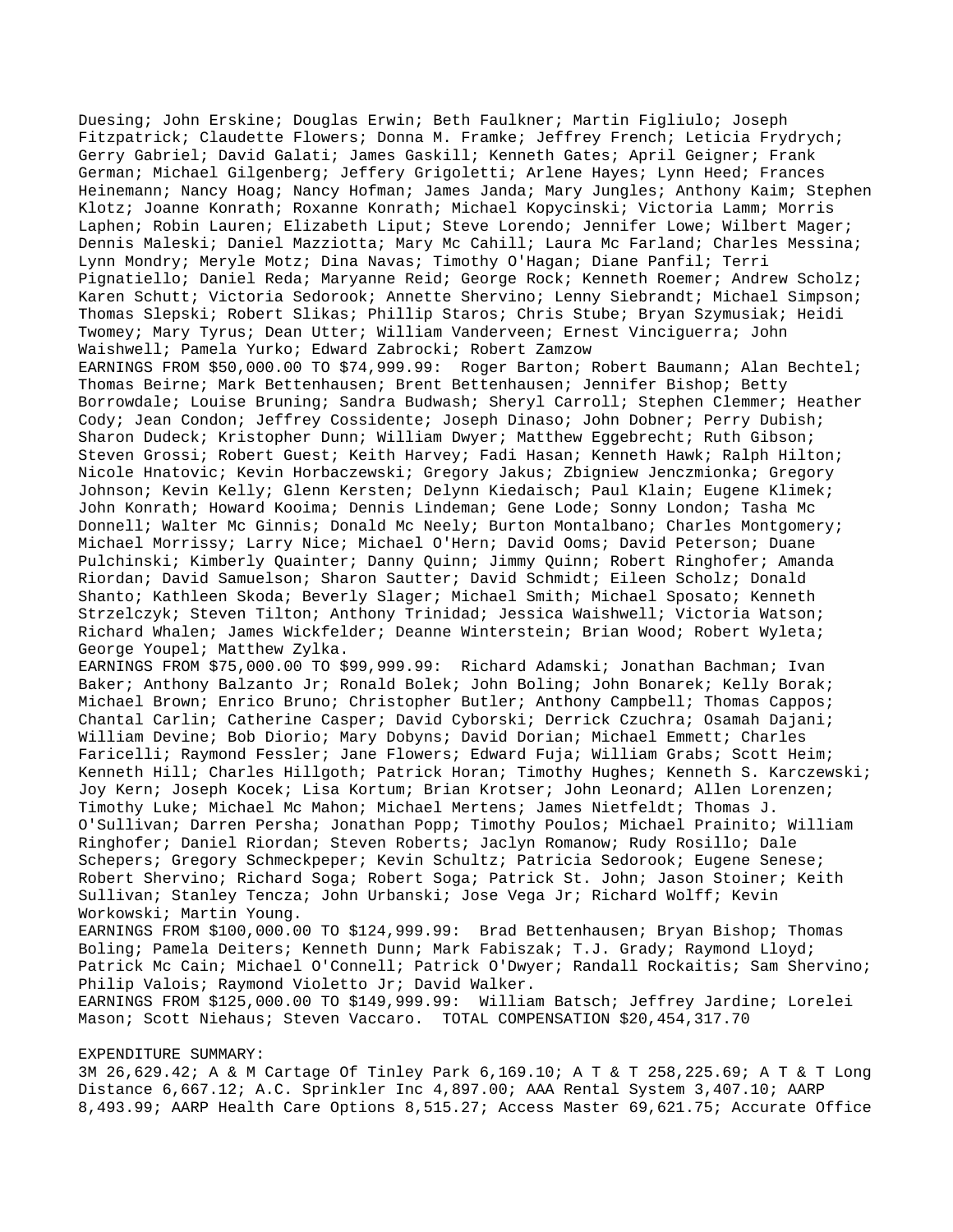Supply 10,089.89; Advance Electrical Supply Co 9,941.04; Advent Systems Inc 2,638.00; Air One Equipment Inc 82,962.21; Airy's Inc 27,745.97; Albert J Siegers DBA Signs To You 11,053.00; Albertsons 9,216.18; Alexander Chemical Corp 9,057.16; All Brake /Auto Clutch 3,943.19; Alpha Construction Company 1,699,943.11; Alpha Security Products 5,652.52; Alsip Home & Nursery 22,948.47; Amber Heating/Air Conditioning 12,574.75; Amber Mechanical Contractors 143,802.28; Ambient Weather 2,583.22; American Express 15,939.81; American Legal Publication 4,832.50; American Planning Assoc 2,599.00; American Sales 3,744.02; American Water Capital Corp. 263,490.81; Americoach Travel Co 2,882.00; Amy Chmura 2,889.35; Anthony H Campbell 3,087.25; Apple Books 8,531.59; Apple Chevrolet 3,464.20; APWA 2,713.80; Arch Wireless 30,350.39; Aries Industries Inc 6,952.01; Ascher Brothers Co Inc 5,700.00; Asian American Ind. Alliance 8,423.75; Assistive Technology Exchange 8,000.00; Associated Technical Services 2,953.50; Attorney's Title Guaranty Fund 423,800.00; Audiobooks America 3,269.46; Avalon Petroleum Co 194,355.91; Avantile Corporate Office 10,000.00; Avtex Inc 4,719.00; B & B Electronics Mfg Co. 2,826.57; B & B Ideal Insurance Agency 12,985.00; B Allan Graphics 18,830.00; B. T. I. Tactical 3,771.41; Baker & Taylor 3,056.42; Baker & Taylor C02009-9 8,623.42; Baker & Taylor L02227-7 51,842.69; Baker & Taylor L526962-2 2,539.45; Baker & Taylor-#75000638 14,488.50; Barnes Distribution 24,487.27; Beaver Creek Enterprises Inc 7,114.09; Bechstein Construction 42,040.00; Best Technology Systems Inc 17,630.00; Bettenhausen Construction Serv 98,177.25; Bettenhausen Dodge 3,997.17; Big Top Productions Inc 6,545.00; Bill Jacobs Chev.Joliet LLC 42,888.00; Blake A. & Stacy Eyre 8,000.00; Bonnell Industries Inc 4,476.92; Book Wholesalers Inc 74,173.69; Braniff Communications Inc 11,840.00; Bremen Community HSD 228 69,987.00; Brett Equipment Corp 5,650.84; Brilliance Audio Inc 4,252.25; Brodart Co. 16,979.98; Brook Electrical Distribution 132,643.08; Brookside Of Tinley Park LLC 203,000.00; Bruno Galatte Landscape 18,657.50; Business Districts Inc 18,637.98; Byrne-Johnson Roofing Inc 8,175.00; Byte Sized Solutions LLC 7,050.00; C & M Pipe & Supply Co Inc 7,211.26; Capstone Press Inc 4,389.58; Careerbuilder LLC 2,890.00; Cargill Inc 196,569.66; Carlin-Moran Landscape Contr. 330,871.60; Carmax Auto Superstores Inc 131,397.40; Cartegraph Systems Inc 4,700.00; Case Lots Inc 15,331.90; Cassidy Tire & Service 5,496.64; CCI Flooring Inc 10,583.00; CCP Industries Inc 6,374.30; CDW Government Inc 178,239.51; Ced/Efengee 4,552.66; Certified Fleet Services Inc 39,349.65; Cesar's Equipment 13,460.26; Chase Card 8,488.64; Checkpoint Systems Inc 2,832.74; Chicago Communication LLC 6,598.25; Chicago Party Rental 3,699.82; Chicago Police Department 3,100.00; Chicago Southland Conv. V B 147,320.43; Chicago Southland Economic Development Corporation 5,000.00; Chicago Title & Trust Company 256,430.00; Chi-Town Harley-Davidson 73,098.88; Christopher B.Burke Engineerng 7,714.87; Chuck's Compressor Repair 6,547.00; Circle Tractor Company 4,316.72; Citi Cards 5,968.45; Clarke Envir.Mosquito Mangmnt 27,324.50; Steve Clemmer 5,516.00; Clifford-Wald 4,123.28; Color Vision Ltd 5,945.79; ComEd - Commonwealth Edison 400,851.81; Commission On Accreditation 5,196.48; Communications Direct Inc 19,751.11; Community Consolidated SD 146 80,623.00; Comprise Technologies Inc 11,360.00; Computer Component Repair Serv 3,740.00; Computerized Fleet Analysis 5,025.00; Conney Safety Products 5,815.40; Conserv FS 10,487.06; Contain-It 6,225.00; Cook County Highway Department 4,636.50; Cook County Recorder Of Deeds 6,325.00; Cook County Treasurer 11,259.70; Corenet Global Chicago Chapter 6,000.00; Countryside Lawn & Garden Inc 14,102.31; County Of Cook Illinois 3,204.25; Crana Homes Inc 34,500.00; Crossmark Printing Inc 97,668.81; Cryder Enterprises Inc 17,512.00; Currie Motors 238,755.67; Custom Tire Inc 15,580.41; D & B 6,423.50; D & B Power Associates Inc 27,805.58; D Construction 1,841,708.39; Dare America 3,673.25; Dawn Companies Inc 63,756.90; Dell Marketing 27,831.54; Denler Inc 108,206.69; Dillman & Son Construction Inc 6,278.00; Diversified Inspections Inc 2,696.93; Dolton Fire Equipment Sales 4,642.36; Don Ellis 5,200.00; Donna L. Framke 4,775.00; Donna M Framke 3,408.78; Durkin Electric Co Inc 28,608.49; Dustcatchers Inc 7,587.29; E J Equipment Inc 7,735.47; Eagle Uniform Co Inc 42,403.18; East Bay Design Group Inc 34,697.00; East Jordan Iron Works Inc 18,876.27; Ebsco 21,335.10; Ecolab Pest Elimination Inc 3,903.00; Ed & Joe's Pizza 10,300.69; Ed's Body Shop Inc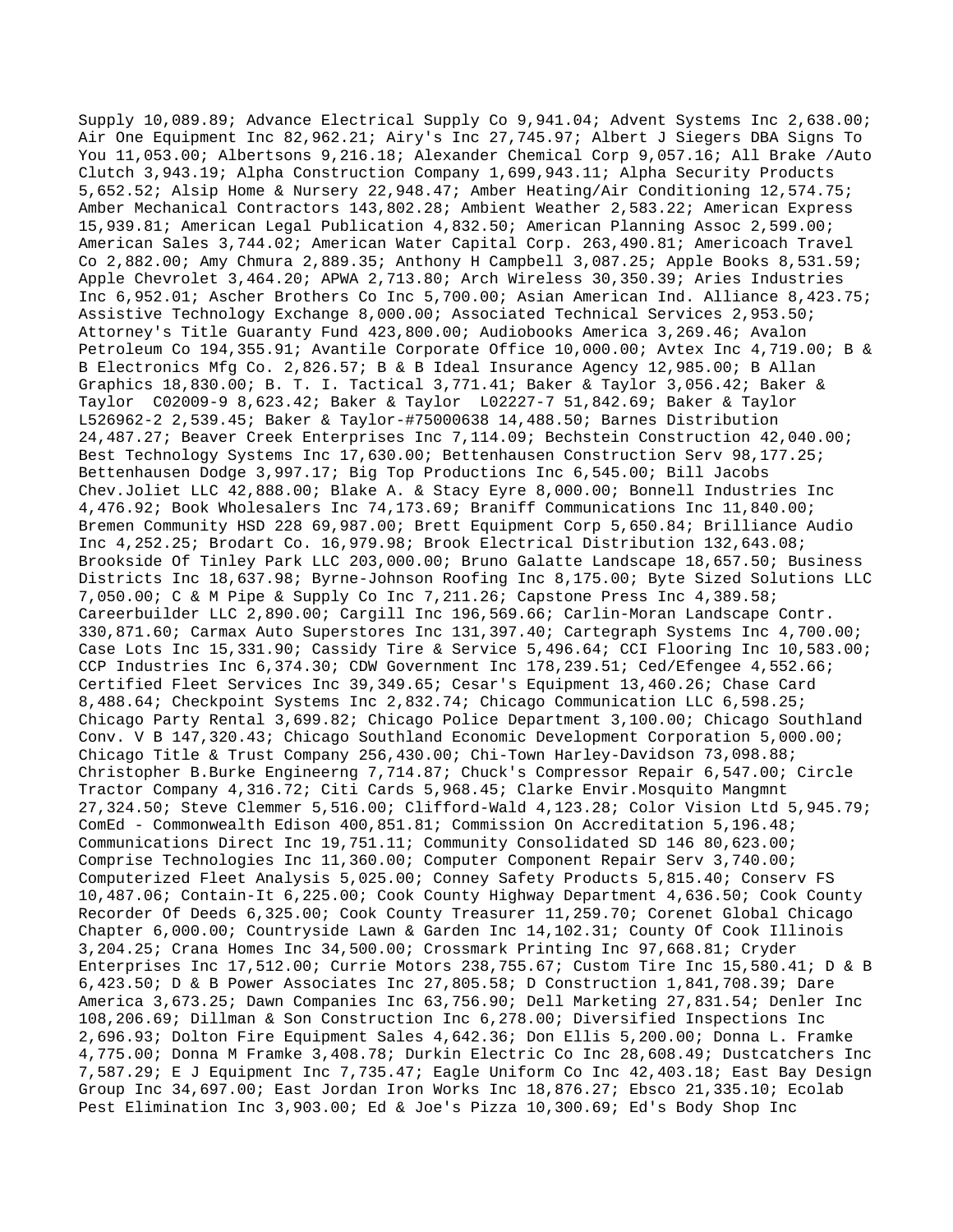21,898.26; Ehlers & Associates Inc 19,825.79; Electric Blue Entertainment 7,085.00; Electro Ind/Gauge Tech 3,384.14; Element Graphics & Design Inc 8,958.80; Elementary School District 159 216,234.00; Elite Elevator Systems Inc 2,894.00; Elmhurst Motors Inc 27,108.00; Embroidery Now 6,752.00; Emling Canvas Products 12,750.00; Environmental Safety Group Inc 7,983.70; Enviro-Test Inc 3,501.75; Equipment Express 6,411.75; Eveready Welding Service Inc 14,021.00; Evon's Trophies & Awards 11,931.14; Fawn Landscaping & Nursery Inc 6,535.00; Federal Signal Corporation 6,582.94; Fence Masters Inc 5,140.00; Fingerprint America 4,443.00; Flint Trading Inc 5,541.90; Folgers Flag & Decorating Inc 25,573.80; Forest View Farms 11,210.00; Frazier Concrete Inc 169,536.71; Freeway Ford Truck Sales Inc 2,702.92; Gallagher & Henry Builders 25,000.00; Gallagher Materials Corp 3,736.47; Gall's Inc 3,478.02; Gas City Ltd 17,918.83; Gaskill & Walton Construction 34,675.60; Gasvoda & Associates Inc 93,859.83; Gatto's Restaurant & Bar 3,009.45; Gayety's Chocolates 3,838.79; Gerard & Roberts Constr. Inc 15,125.00; Gil Hebard Guns Inc 26,524.98; Glen Gorman 5,190.50; Go Promotions 13,669.64; Go Travel 2,904.30; Godwin Pumps Of America Inc 30,880.40; Grainger 13,861.15; Great America Leasing Corp. 27,540.00; Group 1 Solutions Inc 3,400.00; Guidance Software 2,955.00; Hagemeyer North America 2,795.00; Hanlons Home Improvement 11,125.00; Hansen Development Sales Office 3,200.00; Hanson Aggregates Inc 3,516.07; Harrington Excavating & Construction Corp 10,465.00; Hartz Construction Company 7,000.00; HD Supply Waterworks Ltd 36,108.58; Healthcare Service Corporation 2,671,102.39; Healthcare Service Corporation 151,492.13; Heather's Haus 13,109.23; Herbert S Kamin & Assoc 3,261.38; Heritage Club Villas Condominium Assoc 3,500.00; Heritage FS Inc 47,517.96; Heritage Microfilm 3,582.00; Hilton Springfield 18,064.88; Hinshaw & Culbertson LLP 9,607.64; HNTB-Great Lakes Division 128,941.80; Holiday Inn & Conv. Ctr. 10,020.52; Holiday Inn Select 26,210.81; Home Depot Credit Services 2,782.87; Hoosier Fire Equipment Inc 26,277.55; Hp Express Services 5,480.00; HSBC Business Solutions 6,406.29; Hub International Midwest 4,832.00; HVS International 47,666.50; ICMA 90,267.26; Il Dept. Of Employment Security 4,822.65; Il Municipal Retirement Fund 1,165,209.93; Illiana Inc 3,900.00; Illinois American Water Co. 22,726.20; Illinois Library Association 2,865.85; Illinois Municipal League 2,886.00; Illinois State Police 11,582.00; Illinois State Treasurer 5,650.75; Imaging Office Systems Inc 4,902.75; Industrial Roofing Serv Inc 4,300.00; Info USA Marketing Inc 10,550.00; Information Resource Systems 59,125.00; Informity Network 13,556.00; Ingalls Occupational Medicine 15,645.00; Ingram Library Services 28,774.00; Innovative Modular Solutions 132,808.00; Insituform Tech Inc 787,017.55; International Code Council Inc 37,847.44; Interstate Battery System 4,559.88; Irma 874,441.19; J & L Electronic Serv Inc 12,946.94; J & L Metal Doors Inc 2,829.71; J L Burke Contracting 5,000.00; J. Merle Jones & Sons Inc 8,813.59; J.C.Schultz Enterprises 3,424.62; J.M.D. Sox Outlet Inc 16,694.68; Jack O'Malley 10,670.00; James Piff 5,128.69; Janet L Boling 13,642.00; JBR Fund Ways Inc 4,650.00; Jefferson Pilot Financial 50,015.27; Jerry Moriarity 5,000.00; Jerry's Sports Center 7,602.15; JFNEW 14,004.00; Joe & Kelly Ryan 2,800.00; John Burns Construction Co. 1,066,161.13; John Deere Company 6,182.70; John Sexton Sand/Gravel 4,630.00; JP Morgan Trust Company Na 2,746,857.51; JULIE Inc 5,506.60; Karen Schutt 2,659.64; Katten, Muchin,Rosenman LLP 29,291.06; Ken Zomparelli 12,302.00; Kenneth Dunn 7,294.73; Kenneth Dunn-F/D Petty Cash 3,444.69; Kenneth J. Cwodzinski PE 29,575.00; Kent Adhesive Products Co. 7,322.50; Kevin Electric Co 5,531.00; Kimley-Horn & Assoc Inc 31,102.61; Kirby School District # 140 308,800.00; Klein, Thorpe & Jenkins, Ltd 655,928.50; Knox Company 6,264.00; Knox Galleries 39,000.00; Kustom Signals Inc 63,376.26; La Salle National Bank 203,204.50; Lagestee-Mulder Inc 12,153.00; Landheim Training Center 11,822.60; Landscapeforms 11,160.00; Larsen Contracting Inc 17,000.00; Lewis Paper Place 5,950.40; Lexmor Engineering LLC 190,443.74; Life Fitness 16,565.52; Lincoln Paving Company 19,910.42; Lincoln Trail Libraries System 3,408.44; Lincoln-Way Comm H.S. Dist 210 15,191.64; Logical Technical Services 63,900.00; Luby's Pub & Steak House 3,447.15; M & J Water Service Products 19,706.74; M & M Auto Glass & Uphol.Serv 3,434.80; M. Cooper Supply Co 3,528.73; M. E.Simpson Company Inc 9,887.50; Maaco Auto Painting & Bodywork 7,243.55; Majesty Maintenance Inc 71,541.26; Malone & Moloney Inc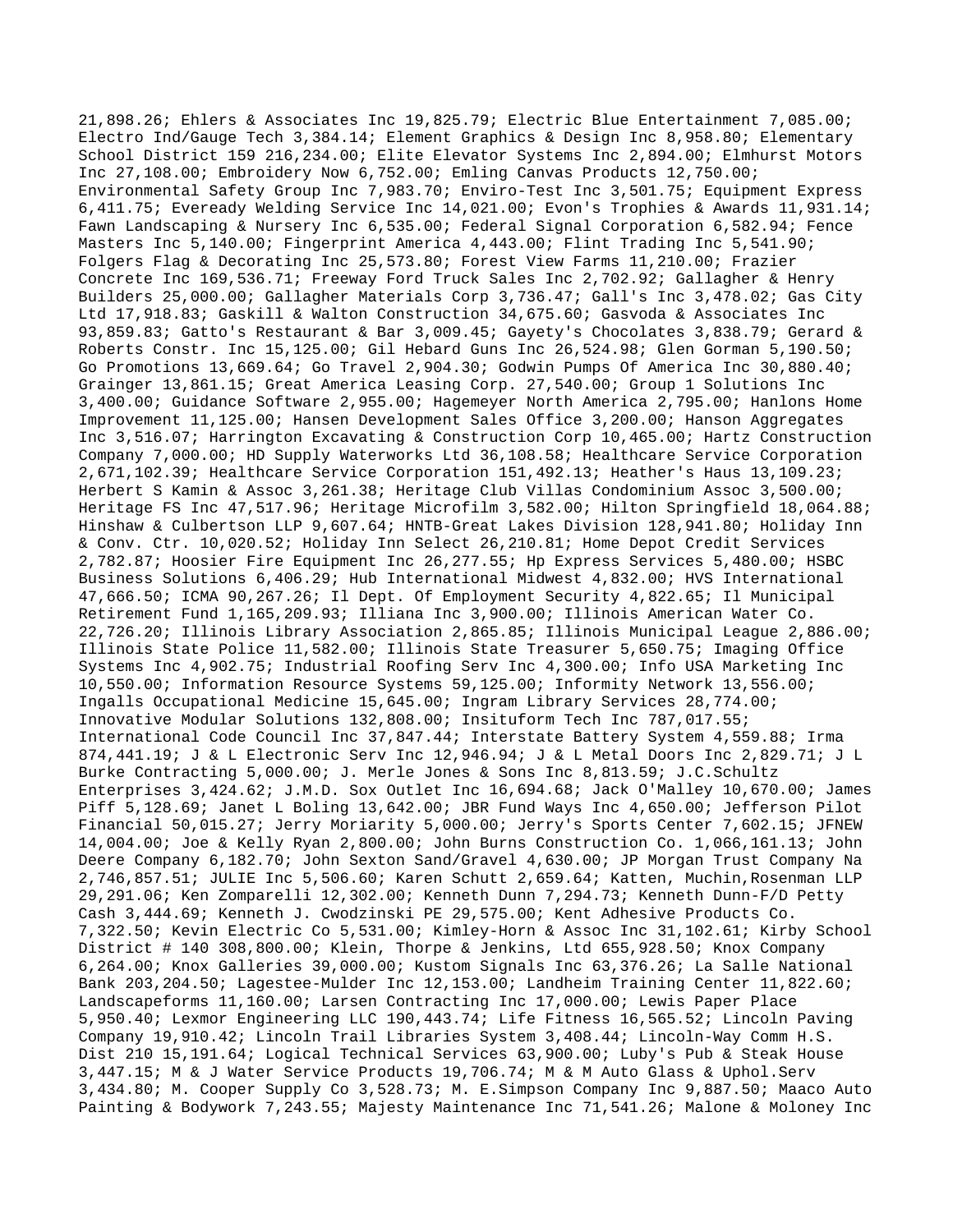36,000.00; Mars Company 8,850.45; Marshall Cavendish 6,529.50; Martin Implement 83,026.09; Martin Whalen O.S. Inc 110,597.61; Mason Subaru 8,041.00; Material Service Corp 7,951.25; Mc Gladrey & Pullen, LLP 64,400.00; Mc Master-Carr Supply Co 3,034.26; McLeod Usa 11,141.88; Meade Electric Company Inc 22,446.09; Menard Inc 41,019.94; Mergent Inc 3,390.00; Meridian It Inc 28,421.00; Metra 11,622.26; Metro Power Inc 15,277.20; Metropolitan Club 3,178.55; Metropolitan Industries Inc 36,226.42; Metropolitan Library System 5,590.61; Metropolitan Library System-Computer Fund 23,704.14; Metropolitan Water Reclamation 498,288.21; Michael J. & Deborah A. Urban 150,000.00; Micro City Computers 135,324.63; Microsystems Inc 10,710.26; Mid Continent Development 282,723.00; Mid-American Water Inc 402,122.66; Midway Truck Parts 15,728.09; Midwest Floor Covering Inc 15,932.79; Midwest Media Group Inc 2,939.97; Midwest Suburban Publishing 22,406.32; Miles Chevrolet Inc 47,476.00; Minute Man Door Service 6,650.00; Monroe Truck Equipment Inc 30,969.00; Moraine Valley Community 2,752.00; Morgan Birge & Assoc Inc 2,970.00; Motive Parts Company 10,481.91; Mounts Electric Inc 4,386.00; Mr. Radiator & Air Condit Serv 4,523.40; Municipal Serv. Consulting Inc 6,442.68; MVP Fire Protection Systems Inc 24,728.00; Myron 3,599.47; Napa Auto Parts 9,611.54; National League Of Cities 6,914.00; National Power Rodding Corp. 222,490.28; National Seed Co 11,822.75; National Waterworks Inc 39,456.15; Nationwide Retirement Fund 9,999.86; Navistar Financial Corporation 104,447.00; NES Traffic Safety LP 5,153.00; Newsbank 15,790.00; Nextel Communications 40,896.60; Nicor Gas 41,463.81; North East Multi-Reg Training 15,410.46; Northeast Illinois R.R. Corp 14,819.65; Northeastern ILPlanning Comm 3,862.95; Northern Illinois University 5,315.00; Northwestern University 13,207.00; Oak Park Ave Mainstreet Assoc 2,535.00; OCLC Net Library 6,200.00; Odyssey Country Club 16,304.73; Ollis Book Corporation 13,720.19; On Track Overhead Doors 18,217.30; Onsite Communications USA Inc 22,534.40; Orion Safety Products 4,316.43; Orland Township 2,581.00; Ozinga 5,666.40; P & R Auto Supply Inc 7,101.66; P.A.W.S. 8,000.00; Panatrol 10,820.00; Paratech 26,508.00; Park Hardware 14,497.93; Patten Industries Inc 112,241.11; PCS Industries 10,901.36; Peerless Enterprises Inc 36,450.00; Perfect Cleaning Service Inc 29,952.00; Peter & Francis Dennis 4,453.15; Petroleum Traders Corporation 21,763.82; Pitney Bowes Inc 8,387.38; Pitney Bowes Purchase Power 37,742.88; Pitney Bowes Reserve Account 10,500.00; Planning Resources 57,111.86; Police Department Services Inc 33,567.86; Pollina Corporate Real 8,500.00; Polonia Banquets Inc 3,138.50; Power Equipment Leasing Co 3,813.43; Prager Company 9,000.00; Praxair/Gas Tech 2,910.49; Printers Quill 9,874.00; Prosafety Inc 2,693.90; Public Storage 2,536.00; Quality Oil Inc 14,147.06; Quill Corporation 3,166.10; R. L. Corty & Co Inc 6,660.83; Rabridge Electric Co. 8,600.00; Radio-Man 2,875.92; Rainbow Printing Plastic Card 2,572.74; Random House Inc 6,649.60; Ray O'Herron Co. Inc 24,587.96; Record A Hit 3,571.25; Recorded Books Inc 9,284.90; Red Wing Shoe Store 5,699.32; Region Fence Sales Inc 10,596.00; Reliable Fire Equipment 5,312.84; Renette Schechter 7,948.53; Rhino Linings Of Orland 6,323.00; Rich Twp High School Dist 227 194,857.00; Riverdale Auto Body 7,729.64; Robert Bettenhausen 3,262.66; Robert Shervino 5,984.53; Robinson Engineering Co Ltd 1,636,245.49; Roof Management Inc 4,983.00; Rubino's Italian Imports 2,951.11; Ryan Companies US Inc 829,979.57; Safety Kleen 5,107.56; Sales Enterprise 7,438.65; Sam's Club 2,945.12; Sam's Club Direct 43,345.29; Saunoris' 9,594.33; Scholastic Library Publishing 4,987.40; Scofield Communications 5,725.00; Scot Decal Company Inc 8,839.00; Scott Heim 4,001.48; Sears Commercial One 9,327.22; Secretary Of State 3,624.00; Seeco Environmental Services 3,225.00; Seiler Instrument & Mfg Co Inc 13,466.00; Service Sanitation Inc 9,499.00; Sewer Equip Of America 15,453.05; Sherwin Williams Co 5,457.20; Sicalco Ltd 6,631.28; Silvestri Paving 1,215,508.53; Sirchie Fingerprint Labs Inc 2,650.28; Smith Consulting Group 7,038.92; South Sub. Mayors & Managers 47,744.03; Southside Plan Review Service 10,832.00; Southwest Industrial Care Ltd 8,575.00; Spiess Construction Inc 874,008.26; Stampede Tool Warehouse 3,998.97; Standard & Poor's 6,264.33; Standard Equipment Company 29,863.83; Stan's Landscaping 9,763.46; Staples Business Advantage 2,900.65; Staples Credit Plan 52,301.36; State Treasurer 4,296.96; Stephen A. Laser Associates 15,750.00; Steven Vaccaro 2,512.04; Stoffel Seals Corporation